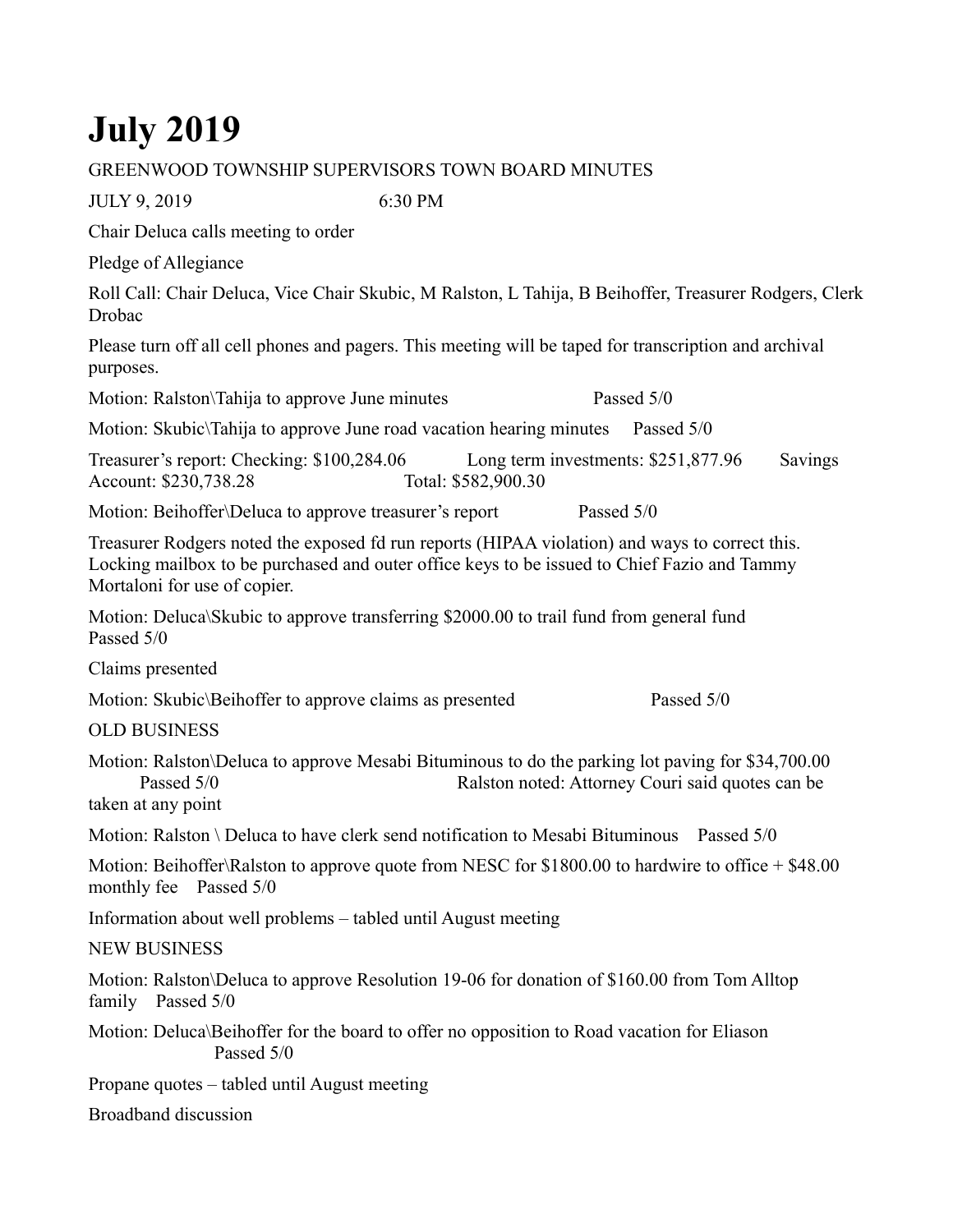Motion: Ralston to submit proposal to Blandin foundation in the amount of  $\frac{$8,858.00}{$8,858.00}$  Failed / no second REPORTS: Supervisors: Deluca reported adding a 2nd port a john until winter. Also, a thank you to Val Leciejewski and friends for picking up trash along the road. Motion: Ralston\Beihoffer to allow Val Leciejewski to use dump card for disposal of roadside trash Passed 5/0 Motion: Deluca\Beihoffer to approve Dennie Construction quote of \$2310.00 to put in replacement dutch door to office. Passed 5/0 Deluca asked clerk to send a thank you to STS for helping with the road cleanup. 5 911 signs were made. Fire dept: Run report – 4 fires, 19 emr, 1 drill, 2 training, 1 meeting. The safety training officer position is open. There were 5 applicants – interviews will be done – recommendation at next month's meeting. New ISO rating. Pump testing coming up. Hydrotesting SCBA tanks-7 done, 12 next year. Looking at budgeting for new tanks, with possible grants. Training done for pump operation. Tender 3 was brought to Tower 4th of July Parade. FD is in need of patches and T-shirts. FFI | FFII in Grand Rapids has been canceled. Clerk: report on large copy machine to be disposed of, also old light bulbs. Tahija will bring bulbs to canister site for disposal. Motion: Deluca\Tahija to give clerk authority to dispose of large copier, etc. Passed 5/0 Clerk to call Jon Mocol with MATIT insurance for an insurance checkup. PUBLIC COMMENT: Pam Lundstrom asked for a donation for Tower 4th of July celebration Motion: Deluca\Skubic to approve a donation of \$100.00 to Tower 4th of July Celebration Passed 5/0 Lee Peterson would like to check on the repairing of cracks on the trail. Ralston responded, saying the company will give a bid by next meeting. Peterson commented on how nice it was to see the tennis courts being used a lot. He would like Ralston to try again for a motion on the Broadband issue. Mark Drobac asked why the suggestions from the public at the annual meeting were passed over? Deluca responded – they were only suggestions. Jan \ Mike Hatlestad – made a suggestion to have a committee formed to talk about the Broadband issue. John Bassing representing the Broadband committee- looking at a feasibility study for broadband. Soliciting donations. Study should be done by 2020. Noted Broadband can be supported by education, business, seniors, entertainment, employment, call center work at home, telecommute with physicians. Motion: Ralston\Beihoffer to approve a donation of \$1000.00 for the Broadband feasibility study Passed  $3/2$  Deluca \ Skubic opposed Thank you's to the board from the audience. Linda Trampsch commented on the need for Broadband as she works from home and used the Greenwood internet recently. Gene Baland commented that he was wrong on his statements about the backstop for the rec area. Gene also donated a new POW-MIA flag to Greenwood township. Nancy Eicholz talked about the repairs on Birch Point Rd – the residents are happy! CORRESPONDENCE: Lake Country Power Capital Credit Allocation of \$404.77. Cook Hospital asking for a donation. Morse Fall Lake Fire Dept\First Responders asking for a donation. Letter from Jeff Maus to Carmen Deluca regarding reimbursement for Fire Instruction II training.

Junk mail is available to view, then will be recycled

| Motion: Skubic\Ralston to adjourn | Passed 5/0    | $8:10 \text{ pm}$ |
|-----------------------------------|---------------|-------------------|
| Sue Drobac                        | Carmen Deluca |                   |